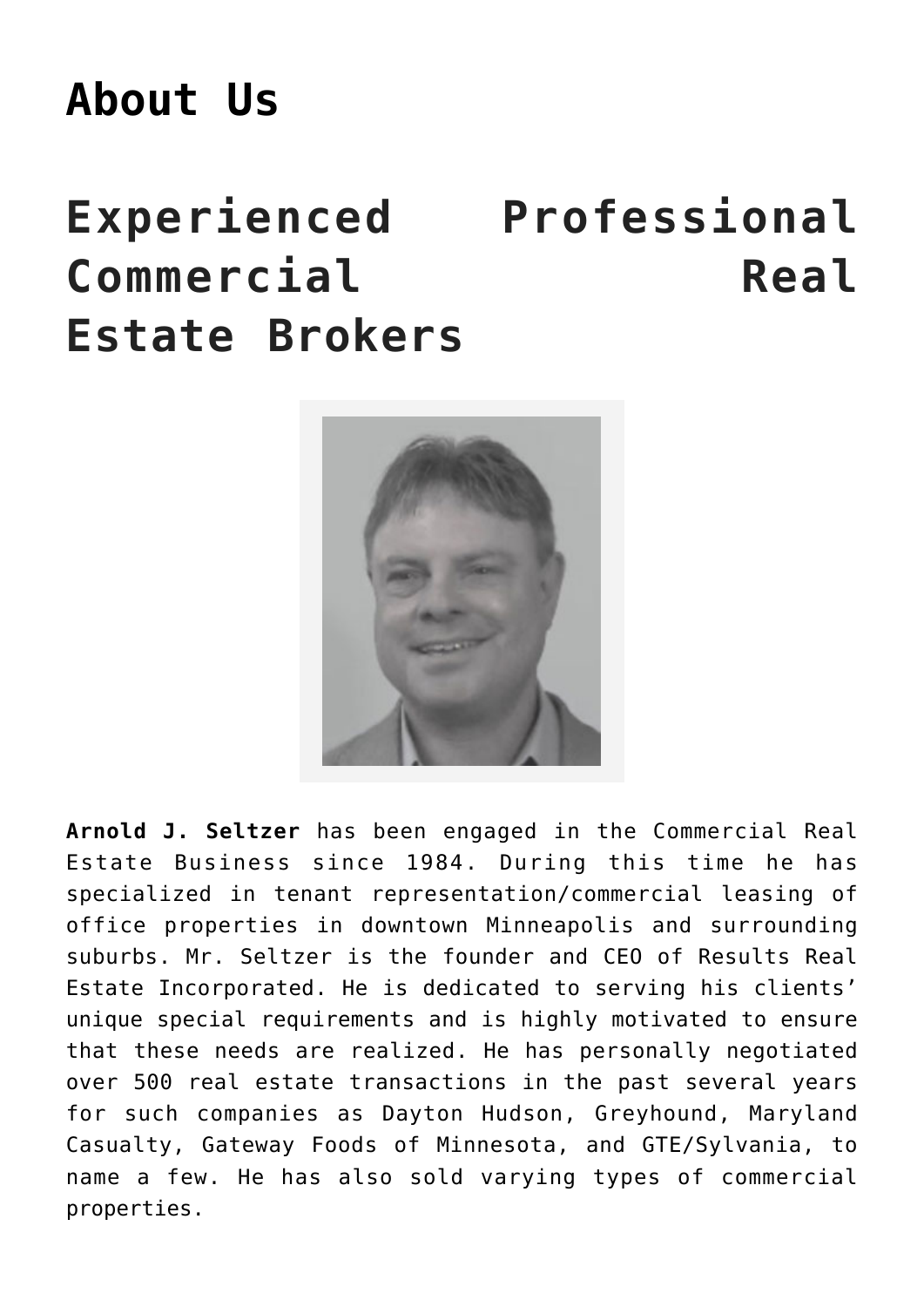Mr. Seltzer is a graduate of the State University of New York at Cortland, graduating with a Bachelor of Arts degree in 1974. He established his commercial real estate career in 1984 and has spent more than 18 years perfecting his unique system that maximizes results for his clients. Mr. Seltzer is a licensed real estate broker in the state of Minnesota and has completed course work for the Certified Commercial Investment Member (CCIM) designation. He is also a member of the Greater Minneapolis Board of Realtors, the National Association of Realtors, and the Minnesota Commercial Association of

Realtors.

in.



**Anna Murray** is a 21-year veteran of the commercial real estate business whose commitment to serving the needs of her clients has earned her high praise from both clients and industry peers. She plays an important role on the Results team as Vice President and partner. Having worked previously for Welsh Companies and Dayton Hudson Properties, Anna has negotiated over 350 lease transactions for such companies as Tektronics, Phoenix Home Life, Provident Co., IBM and Advertising Unlimited. In the process, she has also disposed of over \$60